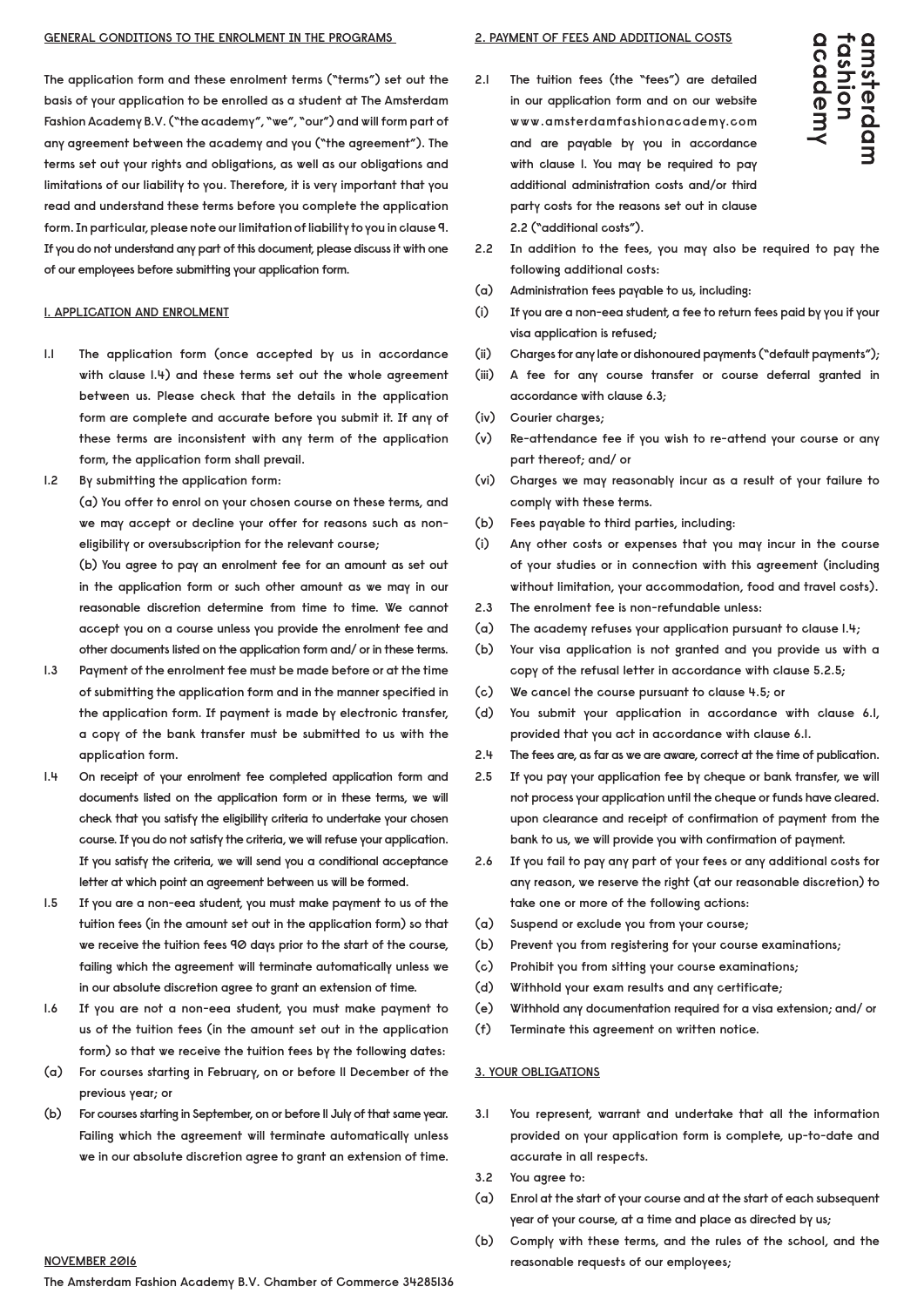- **(c) Comply with all requirements imposed by law, regulation or judicial order at any time. These may include criminal checks, health checks, adherence to the English language requirement in accordance with clause 5.1 and conditions of conduct;**
- **(d) Keep us informed of:**
- **(i) Any change in your visa status; and**
- **(ii) Any changes to the personal information (including your home address and details of your next of kin) provided in your application form;**
- **(e) Declare any criminal charges pending against you and any criminal convictions on your application form or immediately after receipt of any such charge or conviction if these arise during your course;**
- **(f) Submit your own work and not plagiarise the work of others;**
- **(g) Behave appropriately at all times and in such a manner as not to:**
- **(i) Cause a nuisance, injury or damage to other persons (in particular, other students, our employees, contractors, agents and any visitors) or to any of our property;**
- **(ii) Impede or prevent the provision of any programme of study offered by us; or**
- **(iii) Cause damage to our reputation.**
- **3.3 If you fail to comply with your obligations under clause 3.2, we may at our discretion:**
- **(a) Notify you of such failure and where appropriate arrange a meeting with you; and / or**
- **(b) If your breach is material or persistent, dismiss you with immediate effect from your course and terminate the agreement at any time immediately on written notice.**
- **3.4 You are required to notify us when submitting your application form or as soon as possible thereafter of any medical condition (including pregnancy) and any health care or medical procedures you may require during the course, if this may affect your ability to fully attend the course. If an independent medical practitioner acting in their reasonable discretion considers that any medical procedures you notify us of in accordance with this clause 3.4 are avoidable or could be undertaken at another time (other than during the period in which the course is ongoing), then we may ask you to postpone such treatment and if you refuse, we may terminate this agreement immediately on written notice.**
- **3.5 You are required to attend your course in full. If your attendance on the course falls below 80% (regardless of the reason for any absence), we will provide written notice to you that continued failure to attend the course may result in your dismissal from the course. If, following such notice, your attendance on the course continues to be unsatisfactory in our reasonable discretion, we reserve the right to:**
- **(a) Prohibit you from sitting the examinations; and**
- **(b) Dismiss you with immediate effect at any time from the course and terminate the agreement.**
- **3.6 If you do not achieve the required pass marks, you shall not be entitled to receive a final certificate and we shall decide, in our reasonable discretion if you may re-sit the examination taking into consideration all reasonable factors including (without limitation) your attendance on the course .**
- **3.7 If you fail to achieve the required pass marks following a first re-sit of the examination, we shall decide in our reasonable discretion if you may re-sit the examination for a second time.**

 **If we grant you the opportunity to re-sit the examination for a second time, you will be required to take a revision course, as directed by us, and to pay a fee for the revision course (the "participation fee").**

# dcademy amsterdan **Fashion**

#### **4. OUR RIGHTS AND OBLIGATIONS**

**4.1 We shall provide an education service with reasonable skill and care.**

- **4.2 We have the right to revise and amend these terms from time to time and will give you prior notice of any changes to our terms.**
- **4.3 Course start and end dates are not expected to change. However, we reserve the right to alter dates, make variations to the content and methods of delivery of courses and, to discontinue, merge or combine courses in order to facilitate or improve the provision of any course, if such an action is considered necessary by us.**
- **4.4 In the event that any change we make pursuant to clause 4.2 or 4.3 substantially varies our agreement, you may choose to withdraw from the course and terminate our agreement and we will provide you with an appropriate refund (taking into account for example, the proportion of the course completed at the time of termination).**
- **4.5 We reserve the right to cancel the course prior to its commencement by giving you notice in writing (which where possible shall be at least 2 months prior to the start of the course) if:**
- **(a) Insufficient numbers of students enrol on the course.**
- **4.6 In the event that we cancel the course pursuant to clause 4.5, you will be entitled to a full refund of your enrolment fee and any fees already paid to us under this agreement.**

### **5. VISA COMPLIANCE**

- **5.1 You must provide us with satisfactory evidence that you meet the current English language requirement (IELTS 6.5, TOEFL iBT 86, Cambridge CAE B+ or CPE B or an internationally recognised equivalent) in order to complete your course. Even if you have provided such evidence, we may terminate this agreement if we consider in our discretion that you do not meet the relevant English language requirement.**
- **5.2 For non-eea students:**
- **5.2.1 You must provide us with any documentation we may reasonably request, which shall include without limitation the documentation listed at clause 5.2.7.**
- **5.2.2 You represent, warrant and undertake that you are entering into the agreement for the purposes of undertaking and completing your course and not for any other purpose, including without limitation to seek employment or healthcare during the period of the course.**
- **5.2.3 You must adhere to all rules, regulations and requirements as stipulated by the Dutch law.**
- **5.2.4 You must provide us with a copy of your student visa immediately on receipt and in any event prior to the course start date and inform us immediately if there is any delay in receiving your student visa.**
- **5.2.5 You will inform us immediately if your visa application is refused and send us a copy of the visa refusal letter. In the event that you do not wish to re-apply for a student visa, we will refund the enrolment fee and the fees paid to us.**

#### **NOVEMBER 2016**

**The Amsterdam Fashion Academy B.V. Chamber of Commerce 34285136**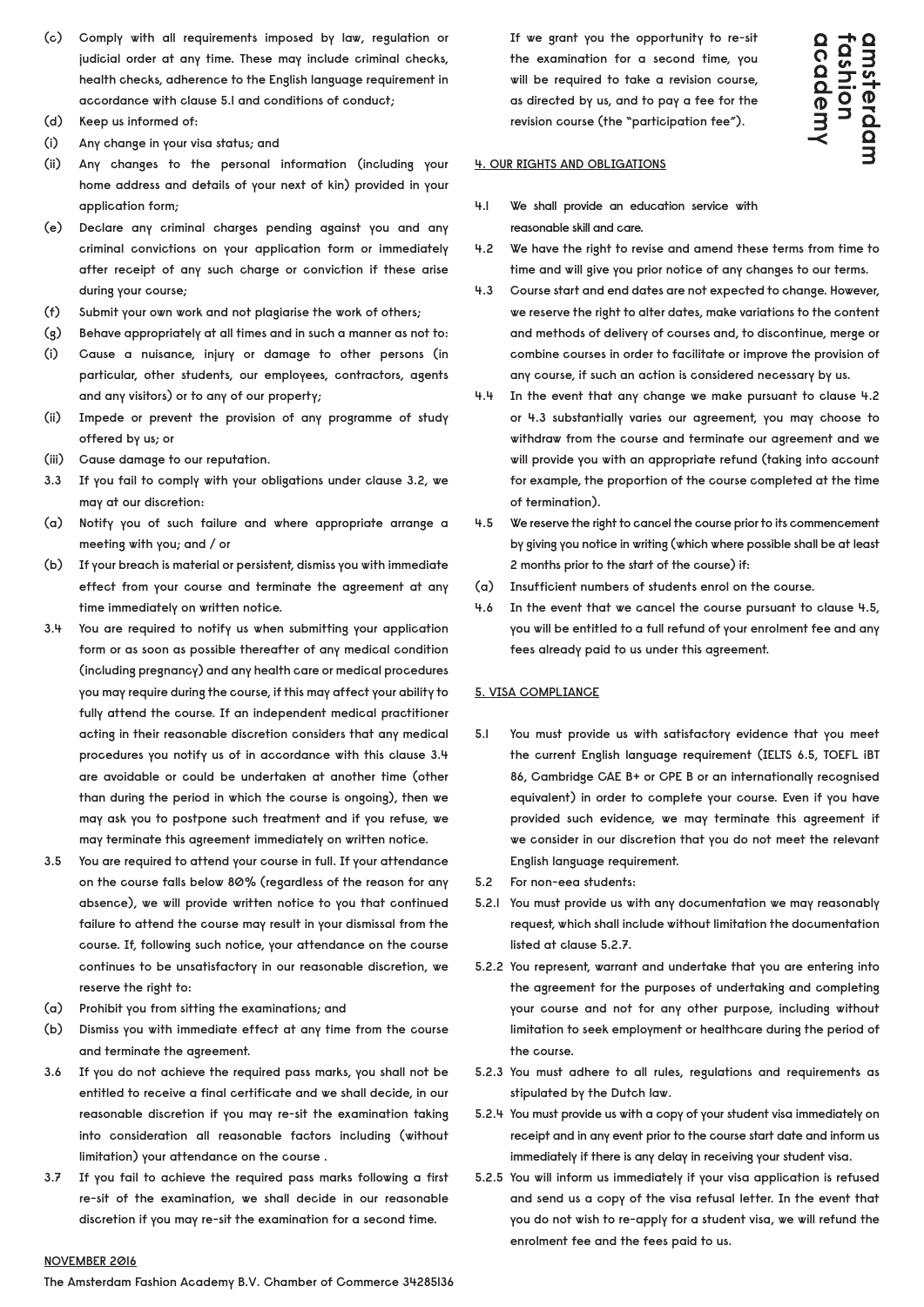- **5.2.6 You represent, warrant and undertake to us that in the event of termination of the agreement for any reason, you will not proceed with any visa application on the basis of your original application to us.**
- **5.2.7 You agree to provide us with the following information:**
- **(a) Your current original passport;**
- **(b) Any original documents relied on in support of your application, on request;**
- **(c) Your up-to-date contact details at all times, including your Dutch residential address, telephone number (landline and mobile) and contact details of your next of kin;**
- **(d) Prior notification of any intended absence from your course for any period together with the reason for such absence and any supporting evidence in accordance with clause 3.5;**
- **(e) Prior notification of any intended withdrawal from your course, with supporting evidence of re-enrolment with a different sponsor, change of immigration category or re-entry into your home country to be provided as soon as it becomes available;**
- **(f) Prior notification of commencing any paid employment;**
- **(g) Any other information or change in circumstances which could affect your immigration and visa status.**
- **5.2.8 If you or we cancel this agreement:**
- **(a) subject to clauses 2.3, 4.4 and 6.1, the enrolment fee will not be refunded to you in the event of cancellation of this agreement.**

## **6. CANCELLATION RIGHTS, COURSE TRANSFERS AND TERMINATION**

- **6.1 If you submitted your application form by post or email (but not when you submit it in person) then a seven (7) day cancellation right will apply. You are entitled to cancel the agreement within seven days from the date you receive a conditional acceptance letter in accordance with clause 1.3. If you decide to cancel our agreement, you must notify us within this seven-day period by post or email at the contact details provided on our website. In the event of cancellation in accordance with this clause 6.1 we will refund the enrolment fee and any fees already paid by you (or by your sponsor) within 30 days of receiving such notice.**
- **6.2 In addition to the termination rights set out in these terms, either party may in the event of a material or persistent breach by the other party terminate the agreement with immediate effect by providing written notice to the breaching party.**
- **6.3 We may grant course transfers in our absolute discretion provided at all times you apply in writing no later than one week after the commencement of the course and pay a non-refundable administration fee.**

# **7. REFUND POLICY**

- **7.1 We will refund the enrolment fee and any other fees paid to us if we do not accept you on the course pursuant to clause 1.4. If this agreement is cancelled by you in writing no later than the first week after commencement of the course we will refund to you the fees in accordance with clauses 7.2 and 7.3.**
- **7.2 If either party terminates this agreement for any reason and if we are able to accept another student onto the course in your place, we will refund your fees in full. We may not be able to accept another student on the course (for example, where the**

**NOVEMBER 2016**

**The Amsterdam Fashion Academy B.V. Chamber of Commerce 34285136**

**course has started before or shortly after you withdraw).**

**7.3 We may retain from the fees paid to us all costs reasonably incurred and losses suffered as a result of such cancellation or termination, including without limitation administration costs, any payment by us to agents and other third parties for assisting in your recruitment, your tuition and assessment** 



**costs up to the date of such cancellation or termination. upon cancellation by you the following refunds shall apply:**

- **(a) If you provide us with written notice of cancellation of the course 90 days or more prior to the commencement of the course you will be entitled to a refund of 100% of the fees;**
- **(b) If you provide us with written notice of cancellation of the course 60 days or more prior to the commencement of the course you will be entitled to a refund of 80% of the fees;**
- **(c) If you provide us with written notice of cancellation of the course no later than one week after commencement of the course you will be entitled to a refund of 50% of the fees; and**
- **(d) If you cancel the course at any time thereafter you will not be entitled to a refund of the fees.**
- **7.4 Except as provided in clauses 4.4, 4.6 and 6.1, 7.1, 7.2 or 7.3, you will not be eligible for a refund, discount or credit and you will be responsible for your outstanding fees if you fail to complete your course.**

# **8. INFORMATION SHARING AND DATA PROTECTION**

- **8.1 We collect and process your personal data in order to make admission decisions, to provide education, to provide information to you and for administration, health, safety, welfare and security reasons and we will not without your written permission transmit your personal data.**
- **8.2 By signing the application form:**
- **(a) You consent to us processing and transferring such personal and sensitive personal data for the purposes listed in clause 8.1 above; and**
- **(b) You agree that we may obtain information on your examination performance from any other academic and/or professional body in order to assess your performance.**

# **9. LIABILITY**

- **9.1 Insofar as the Amsterdam Fashion Academy fails in its accountability and the student suffers damage, the Amsterdam Fashion Academy may only be held liable for damage which is not caused by personal injury, death or property damage and is limited to the compensation of direct damage.**
- **9.2 The liability of the Amsterdam Fashion Academy for personal injury, death or property damage shall not be excluded or limited.**
- **9.3 The liability referred to in paragraphs 1 and 2 extends to persons employed by the Amsterdam Fashion Academy or persons appointed by it for the execution of the agreement.**
- **9.4 The student is required to take out insurance for third-party liability (WA). By the signing of the above insurance, we will be protected from damage caused by the student and for which we could be held liable under law.**